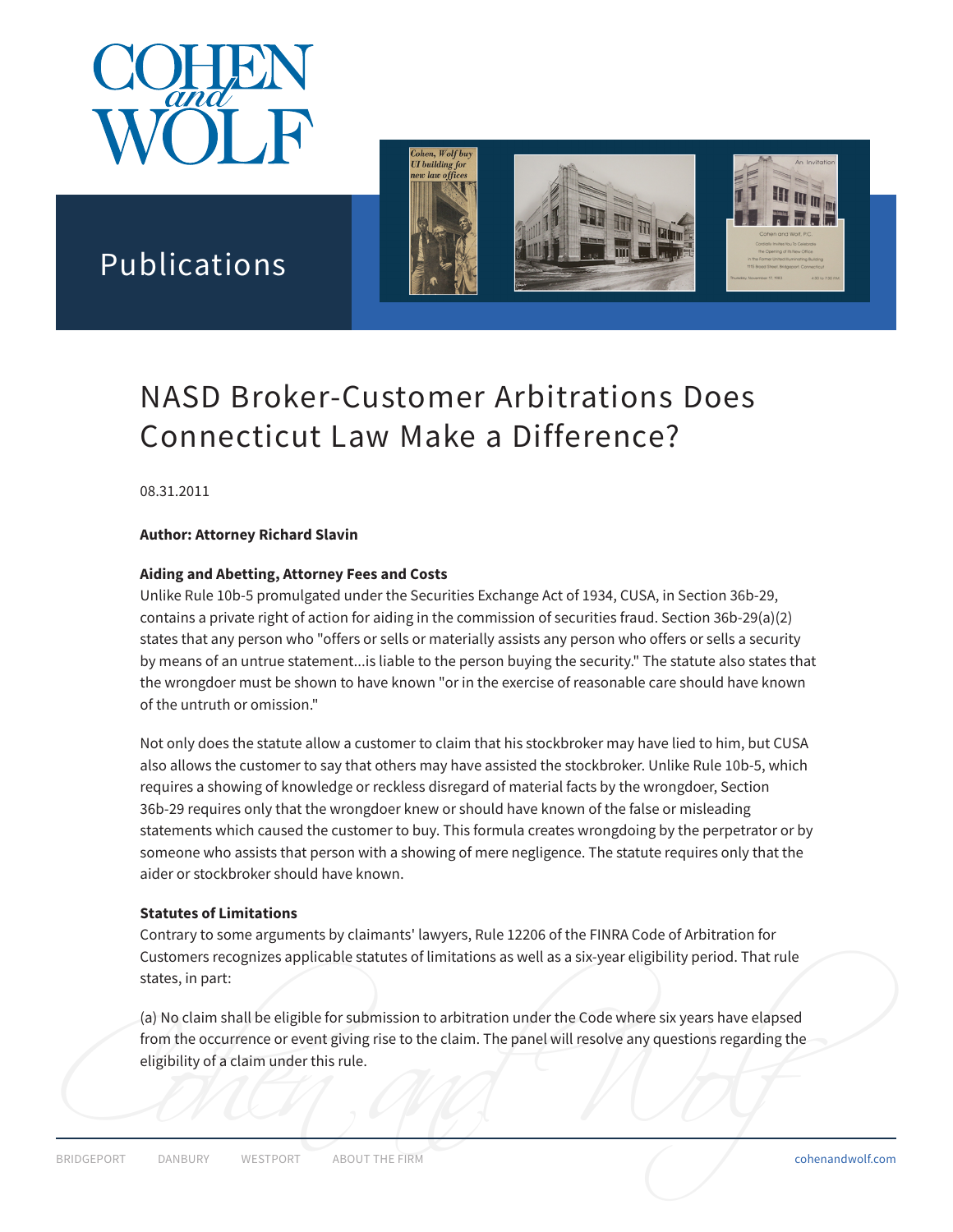

#### **NASD Broker-Customer Arbitrations Does Connecticut Law Make a Difference?**

(c) The rule does not extend applicable statutes of limitations;…

CUSA provides a two-year statute of limitations for actions not involving "intentional misrepresentation or fraud in the purchase or sale of securities." For actions which do involve misrepresentation in the purchase or sale of securities, the statute of limitations is two years from the date of discovery of the wrongdoing but not more than five years from the date of the occurrence of the misrepresentation or fraud.

There is a three-year statute of limitations for actions based on a tort. There is a six-year statute of limitations for actions based on a written contract, and a three-year statute of limitations for actions based on an oral contract.

#### **Unauthorized Practice of Law**

Claimants in arbitration occasionally hire individuals who are not licensed to practice law to represent them. FINRA Rule 12208 (c) states that "parties may be represented in an arbitration by a person who is not an attorney, unless state law prohibits such representation,…" In light of that rule the non-attorney should be aware of Connecticut's prohibition against the unauthorized practice of law. Section 51-88 of the Connecticut General Statutes states, in part:

(a) A person who has not been admitted as an attorney...shall not: (1) practice law or appear as an attorney-at-law for another, in any court of record in this state, (2) make it a business to practice law, or appear as an attorney-at-law for another in any such court... (or) (4) hold himself out to the public as being entitled to practice law...."

The prohibition against unauthorized practice is not limited to practice before a court. In *Committee of the Bar of Fairfield County v. Norman F. Dacey et al.*, 154 Conn. 129 (1966), the Connecticut Supreme Court rejected the argument that the unauthorized practice had to be before a court and stated that the defendant was "forbidden to practice law in or out of court....the only question was whether what he did constituted the practice of law."

The Connecticut Supreme Court, in the case of *In re Darlene c.* 247 Conn 1 (1988), held that "determining the legal theory of a case, drafting papers necessary to commence a legal action, checking the various possible legal grounds, signing the pleadings, and submitting them to court (are) acts that are commonly understood to (constitute) the practice of law."

Expresentation of a corporation in a bitration against the state of connecticut. It states: the New York<br>lawyer is not an employee or an officer of the party he represents and does not play a role similar to a<br>prince port The Connecticut Bar Association's Committee on the Unauthorized Practice of laws has indicated that the same analysis applies to arbitration. The committee's opinion considered a New York lawyer's representation of a corporation in arbitration against the State of Connecticut. It states: "the New York lawyer is not an employee or an officer of the party he represents and does not play a role similar to a